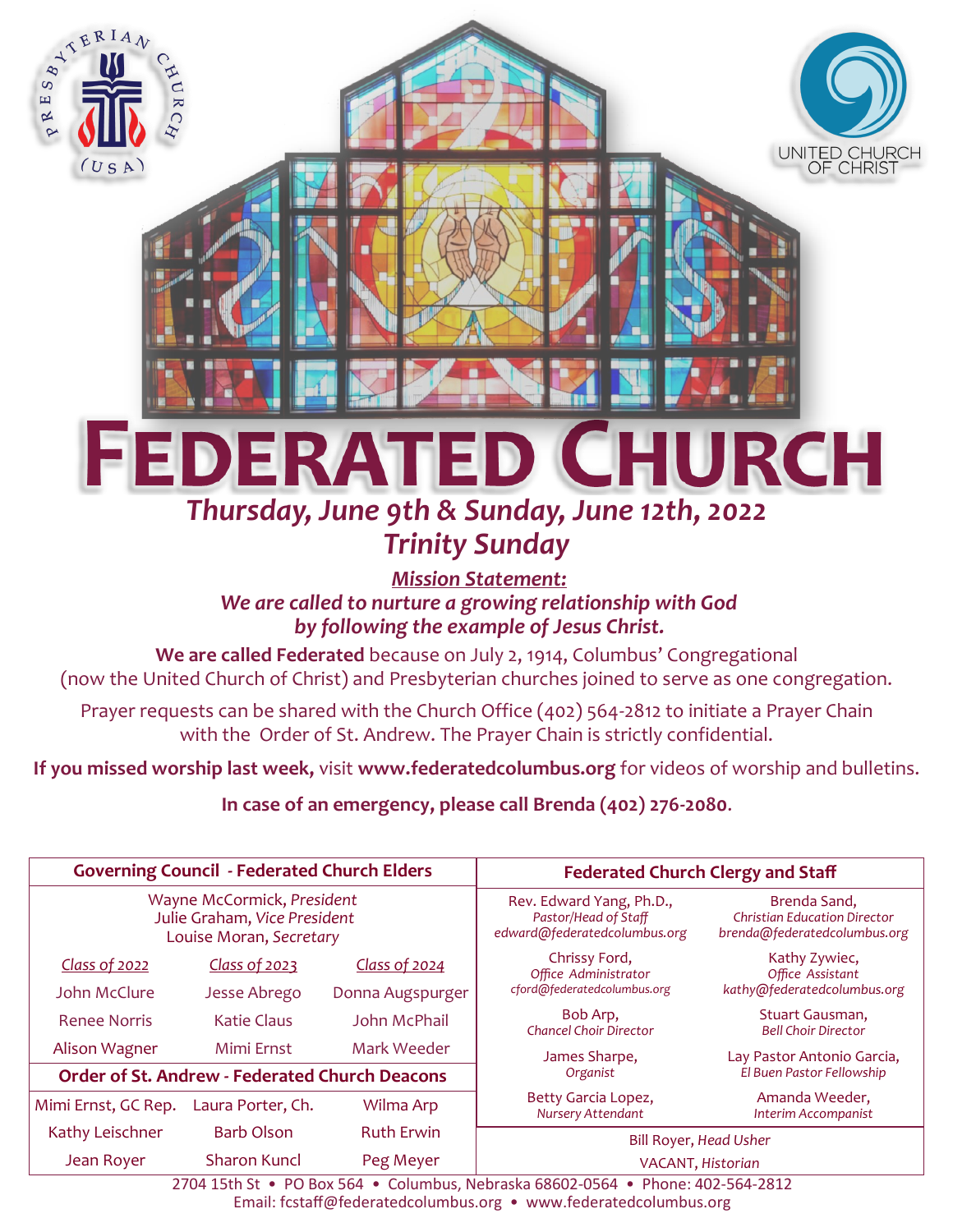# *Welcome to Worship at Federated!*

Thursday, June 9, 2022 & Sunday, June 12, 2022

**TRINITY SUNDAY** 

Hymns, Songs, Prayers, and liturgies in **Bold** are for the participation of the **Congregation**

PRELUDE **Invocation** *Invocation* **Invocation Invocation MCCLELLAN**  *Medley: Old-Time Religion - Swing Low* arr. Hayes *Praising!!* Martin Lee Augustin, Piano & Organ

#### Welcome and Announcements

# **\*Call to Worship**

One: God has been gracious to us, God has blessed us,

- **All: God has made his face to shine upon us.**
- One: God reveals his way to all peoples,
- **All: God guides all the nations on the earth**
- One: God judges everyone with equity.
- **All: God shows his saving power everywhere.**
- One: Let all the nations praise you, O God,
- **All : Let us, your people, praise you.**
- One: We are never away from the love and mercy of the Lord,
- **All: And we shall be with him for ever and ever. Amen!**

\***Opening Song** *Joyful (The One Who Saves)*

*iWorship DVD*

*All are welcome to sing along with the video* 

#### Call to Confession

Almighty and gracious God, Your love is everlasting and filled with patience. You have called us all to be disciples, but we neglect that task and remain content and stagnant in our Christian calling when we meet people who need You. Help us to show others Your love.

# **Unison Prayer of Confession**

**At times we turn our backs on the needs of the poor and the grieving and give only a passing acknowledgment of their plight. We watch the news and we cry, "Where is God?" There is wisdom in our questions, but God is steadfast. Help us to remember that God has called us to be witnesses and workers in this world.** 

#### **Moment for Silent Prayer**

#### **Assurance of Pardon**

One: We are all God's people. God offers us peace and hope.

**All: In Jesus Christ we are forgiven.** 

#### **Passing of the Peace**

One: As children of God, we are no longer strangers, but friends. The peace of Christ be with you.

#### **All: And also with you.**

One: Let us offer one another a sign of peace.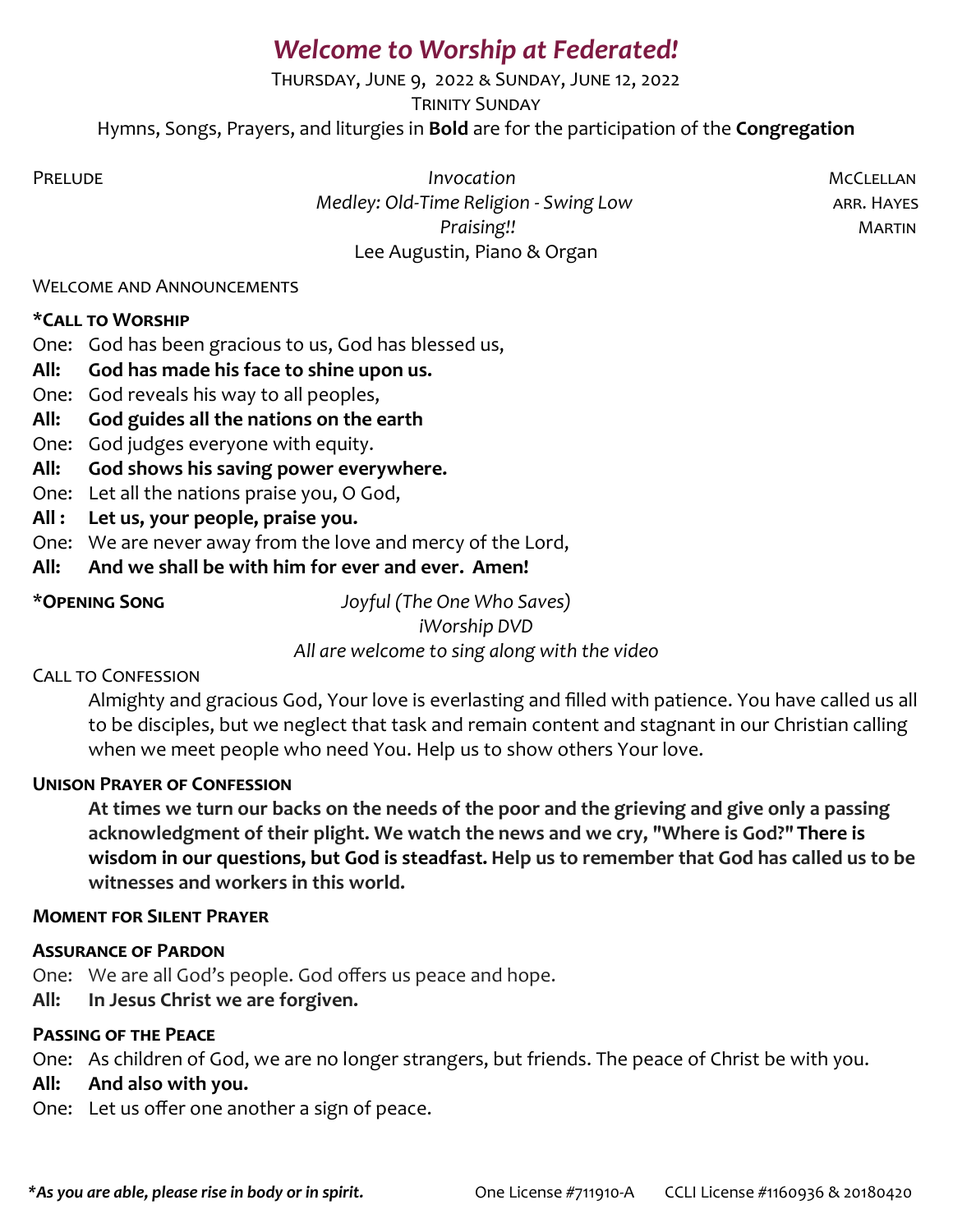|                                   | <b>LISTENING FOR GOD'S WORD</b>                                                                     |                            |
|-----------------------------------|-----------------------------------------------------------------------------------------------------|----------------------------|
| <b>CHILDREN'S MOMENT</b>          | "Keep Your Word"                                                                                    | <b>TODD LIEBENOW</b>       |
|                                   | H.I.S. PUPPETEERS                                                                                   |                            |
|                                   | Brinlee Klevemann, Tessa Miller, Celine Perrin, Meg Weeder, Alyse Wolfe                             |                            |
| <b>PRAYER FOR ILLUMINATION</b>    |                                                                                                     | Julie Graham, Liturgist    |
| <b>SCRIPTURE READING</b>          |                                                                                                     |                            |
| 1 Peter 3 : 13 - 16               |                                                                                                     | Pew Bible, NT, page 234    |
| One:                              | This is the Word of God for the people of God.                                                      |                            |
| All:                              | Thanks be to God!                                                                                   |                            |
| <b>SERMON</b>                     | "Seeds of Hope and Knead"                                                                           | Katie Claus & Julie Graham |
|                                   | Including a song from the choir from Dandora                                                        |                            |
| <b>SPECIAL MUSIC</b>              | "Ave Maria"                                                                                         | <b>SCHUBERT</b>            |
|                                   | Bob Arp, Soloist                                                                                    |                            |
|                                   | <b>RESPONDING TO GOD'S WORD</b>                                                                     |                            |
| <b>PRAYERS OF THE PEOPLE</b>      |                                                                                                     | <b>Katie Claus</b>         |
|                                   |                                                                                                     |                            |
| <b>THE LORD'S PRAYER</b>          |                                                                                                     |                            |
|                                   | Our Father, who art in heaven, hallowed be thy name. Thy kingdom come, thy will be done, on         |                            |
|                                   | earth as it is in heaven. Give us this day our daily bread, and forgive us our debts, as we forgive |                            |
|                                   | our debtors. And lead us not into temptation, but deliver us from evil, for thine is the kingdom,   |                            |
|                                   | and the power, and the glory forever. Amen.                                                         |                            |
| <b>INVITATION TO THE OFFERING</b> |                                                                                                     |                            |
| <b>OFFERTORY</b>                  | Children: God's Jewels                                                                              | ARR. WOODS                 |
| *DOXOLOGY                         | Praise God, from whom all blessings flow;                                                           |                            |
|                                   | Praise Christ, all people here below;                                                               |                            |
|                                   | Praise Holy Spirit evermore;                                                                        |                            |
|                                   | Praise Triune God, whom we adore. Amen.                                                             |                            |
| *UNISON PRAYER OF DEDICATION      |                                                                                                     |                            |
|                                   | Almighty God, bless these gifts and all the ways in which we give. May our gifts of time, talent    |                            |
|                                   | and treasure bring comfort and peace to those who walk through dark valleys. In Jesus's name        |                            |
| we pray, Amen                     |                                                                                                     |                            |
| *CLOSING HYMN #440                | In Christ There Is No East or West                                                                  |                            |
| *BENEDICTION                      |                                                                                                     |                            |
| <b>POSTLUDE</b>                   | Finale in Bb                                                                                        | <b>MAXSON</b>              |
|                                   | Café La Fed is hosted by Jesse & Marilyn Abrego                                                     |                            |

# *VBC Decorating Help Needed - meet at Methodist Church at 1 pm on Sunday, June 12th.*

Vacation Bible Camp - June 13th - 17th - use the QR code below to register your child(ren) today or pick up a registration form at the church office. Volunteers Needed - adult and youth (7th thru 12th grade) helpers are still needed

Please email brendajsand@gmail.com if you are able to help.